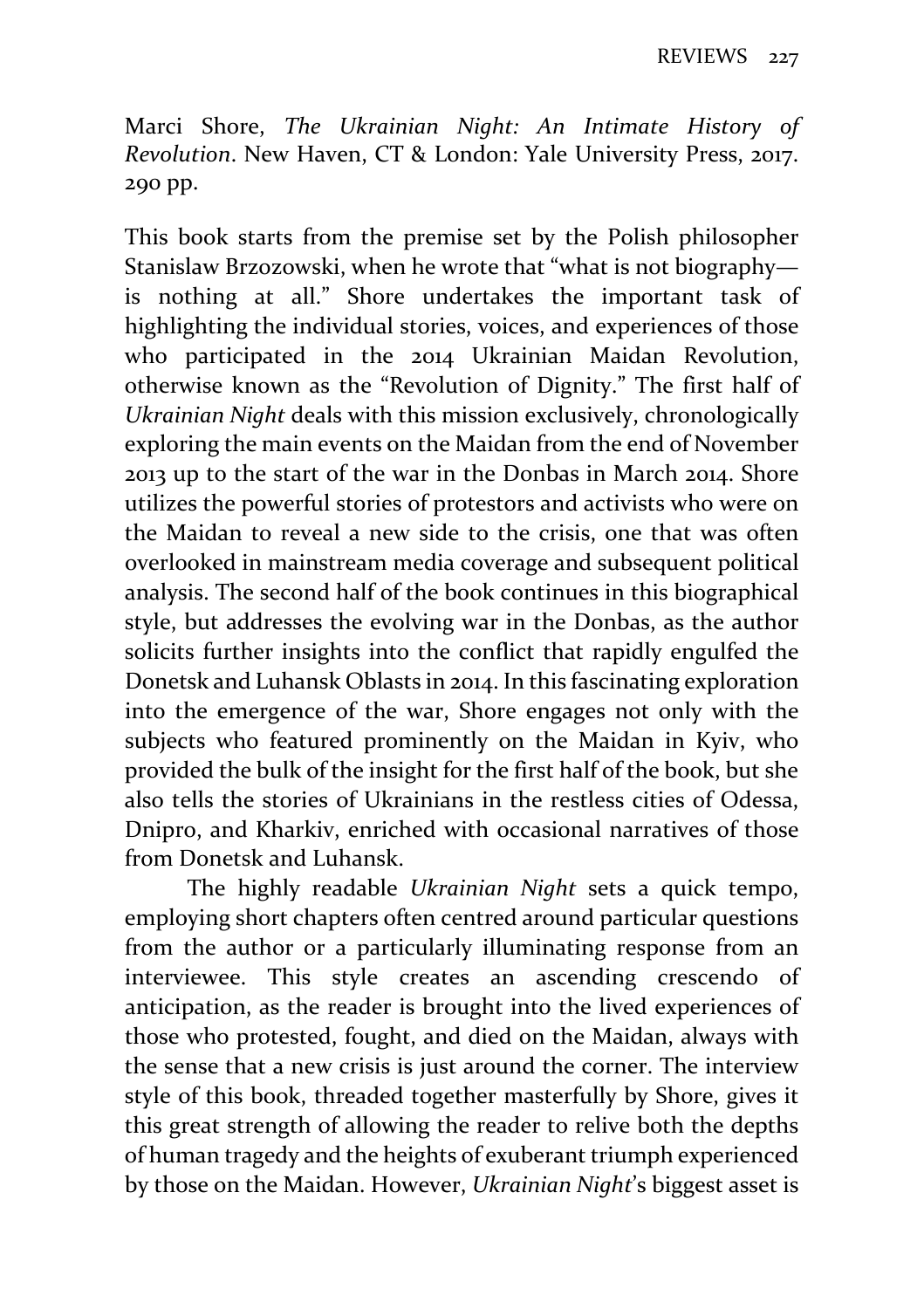also a methodological weakness. Throughout the entirety of the narrative focusing on the Maidan, there appears to be much greater time and space given to those of a similar cultural, class, and geographical background; namely, Ukrainians originating from the west of the country, with at least middle‐class credentials, and a high level of education (a pertinent illustration is a lone critic of this aspect of the Maidan cited in the book, who describes the Maidan as "a bourgeois interest in the well‐being of the upper classes"). This demographic is certainly not the sole focus of Shore's narrative, but it seems that the views and experiences of these individuals are given much greater attention and credence. Partly because of that, there is an intense romanticism in Shore's account of Ukraine's European integration, when it comes to her handling both of the political union itself and of the "idea" of Europe that Shore attributes to the Maidan protestors, as comprising "human rights, the rule of law, the dignity of being treated as a subject, not an object." Although European integration, in either a political or idealist form, is certainly supported by many Ukrainians, and was a major motivating factor in the Maidan, the monocular focus on this aspect of the Maidan also diminishes the voices of those who may have had different reasons to struggle. This stance further glorifies a process that has still not brought a lot of tangible benefits for many Ukrainians, and mystifies the pain that economic reforms and restructuring, demanded by the European Union, has inflicted on most Ukrainians. A richer exploration of the Maidan would have included a diverse range of voices from varying backgrounds, and further problematized the European integration from a more holistic perspective with the inclusion of dissenting standpoints.

The stories of heroism and civic resistance continue in the second part of the book, told through from the perspective of Ukrainians at the front line of tension and conflict in the country's east. Shore skilfully documents the immense role that the Ukrainian civil society played in defence of their homeland as pro‐Russian separatists took control of government buildings and claimed to have founded people's republics in Donetsk and Luhansk. With the Ukrainian government in disarray, civilian volunteers and trained soldiers supplied the army with equipment and food, negotiated